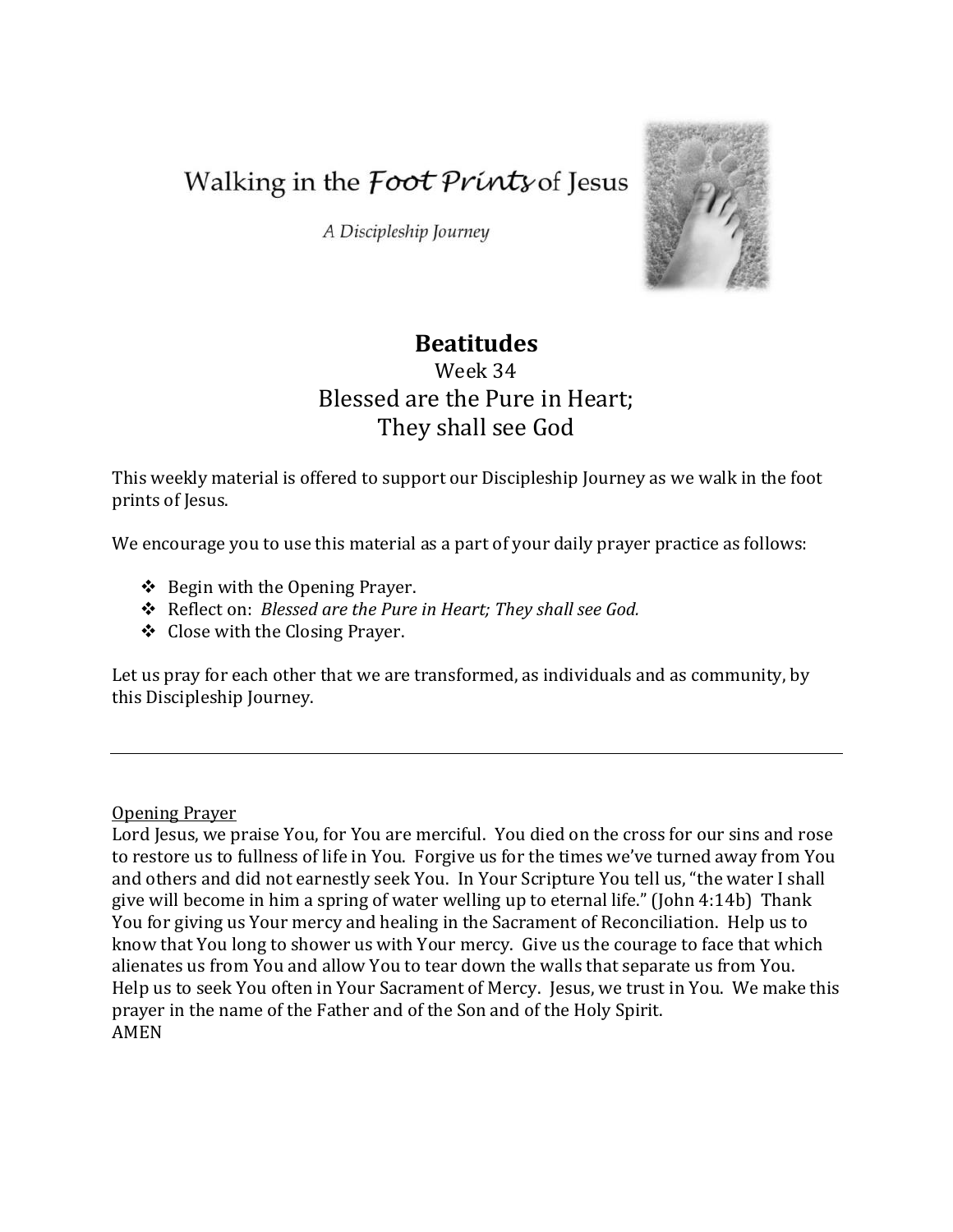### Reflection:

### *Blessed are the Pure in Heart; They shall see God*

Jesus' Sermon on the Mount, beginning with the Beatitudes, invites us into personal transformation, to step into a way of being which brings peace, joy, and hope into the world. The first four Beatitudes focus us inward, on our interior disposition, the way we see ourselves in relation to God and creation. The remaining Beatitudes speak to how these virtues are seen in our words and actions. This month we reflect on what it means to be *pure in heart*.

According to Pope Francis, the pure in heart are those whose hearts are simple and undefiled. Throughout Scripture, the state of our heart is used to describe our real intentions, the things we truly seek and desire. The state of our heart is our primary agenda for all that we do and, as our primary agenda, determines our actions and behavior. Jesus asks us to protect our heart, to keep it pure so that we can serve God and bring about His plan for the world.

According to Jesus, these surface actions, how we "see", originate in the internal dispositions of our heart – i.e., the heart "speaks" through the eye. If the eye is clearsighted or undivided, it will reflect an inner light that flows from God's blessed presence and favor:

*"The eye is the body's lamp. If your eyes are good, your body will be filled with light; if your eyes are bad, your body will be in darkness. And if your light is darkness, how deep will the darkness be!"* (Matt 6:21 – 23)

We all have attitudes and beliefs, ways of seeing ourselves and the world that block our hearts from being pure. What gets in the way? Obstacles to being pure in heart include:

- Being full of cares and anxieties; always running around; controlled by distractions and preoccupied with surface concerns and anxieties.
- Having the "eye of pleasure"; seek instant gratification; avoid any pain; being with "significant" people; having exciting experiences; and accumulating goods.
- The "ideal" look: being preoccupied with comparing ourselves to others in terms of power, possessions, or image; being unable to accept others so we often relate to others with anger and judgment.
- Resentment or unforgiveness; often expressed in anger, criticism, envy, gossip, and, especially, unforgiveness.

When we are controlled by these obstacles of a pure heart, or "looks", we cannot see, and because we cannot see, we remain untransformed. The process of coming to purity in heart demands that we move beyond these surface cares to be grounded in authentic cares. When we are able to do that, this Beatitude tells us we will *see God*. "Seeing God" means to dwell in God's presence.